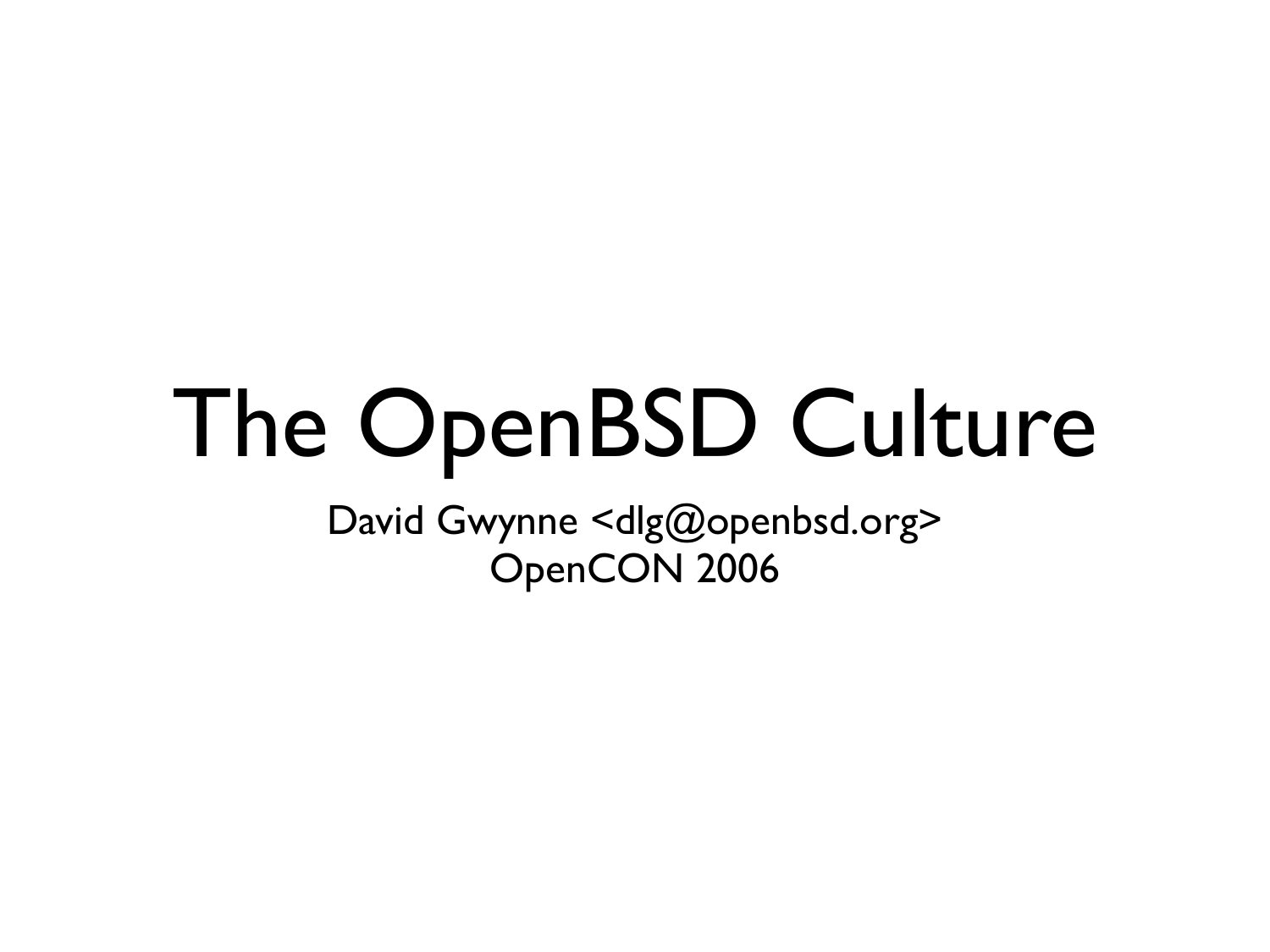### OpenBSD

fundamentally OpenBSD is just some software

it has a long and interesting history

all of us use software in one form or another

everyone here has a fair idea of what OpenBSD is and what it can do

some of us develop OpenBSD as well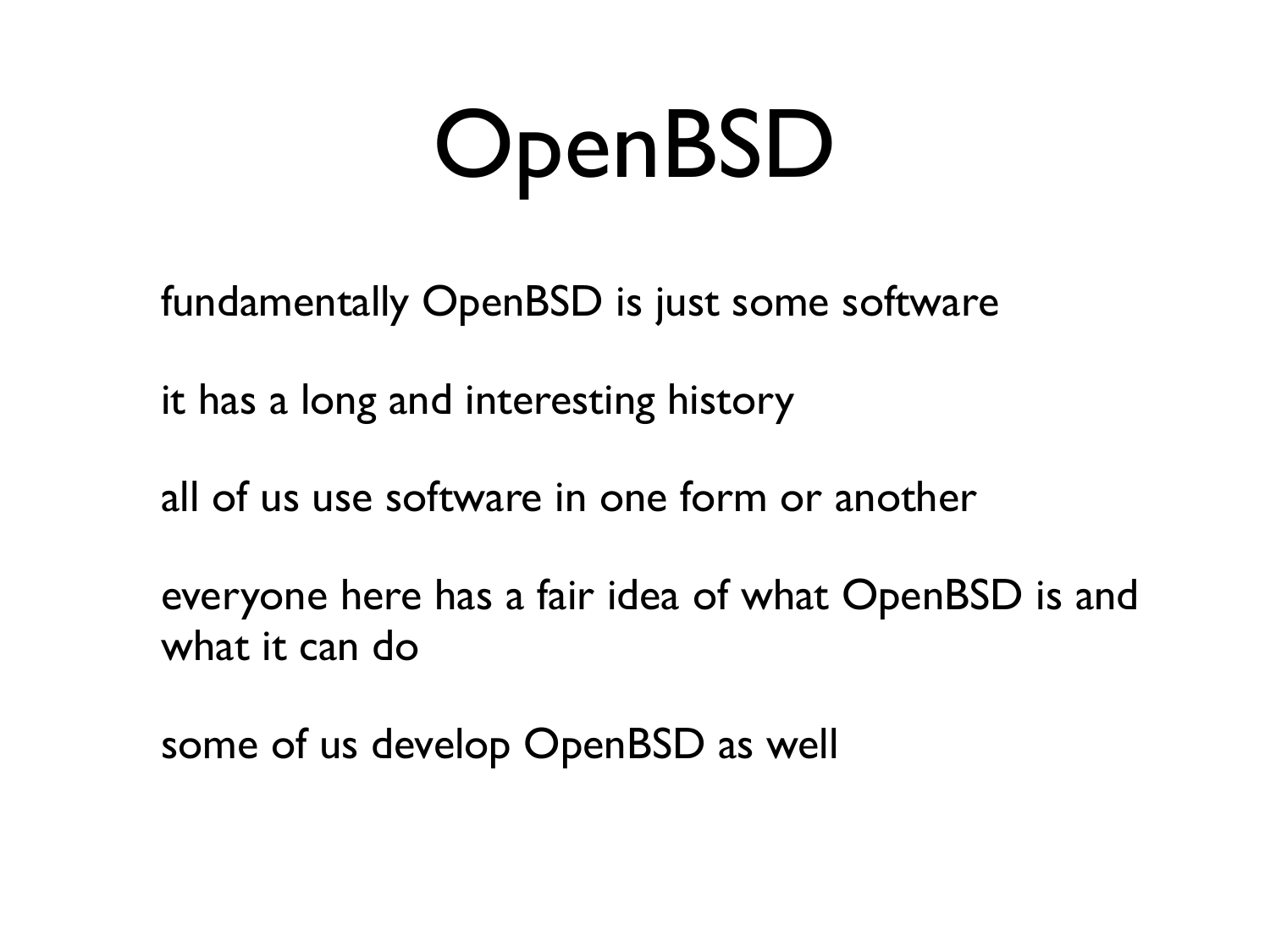#### Culture

culture has several definitions, some of which are relevant here

the ones i like:

*the customs, arts, social institutions, and achievements of a particular nation, people, or other social group*

*the arts and other manifestations of human intellectual achievement regarded collectively*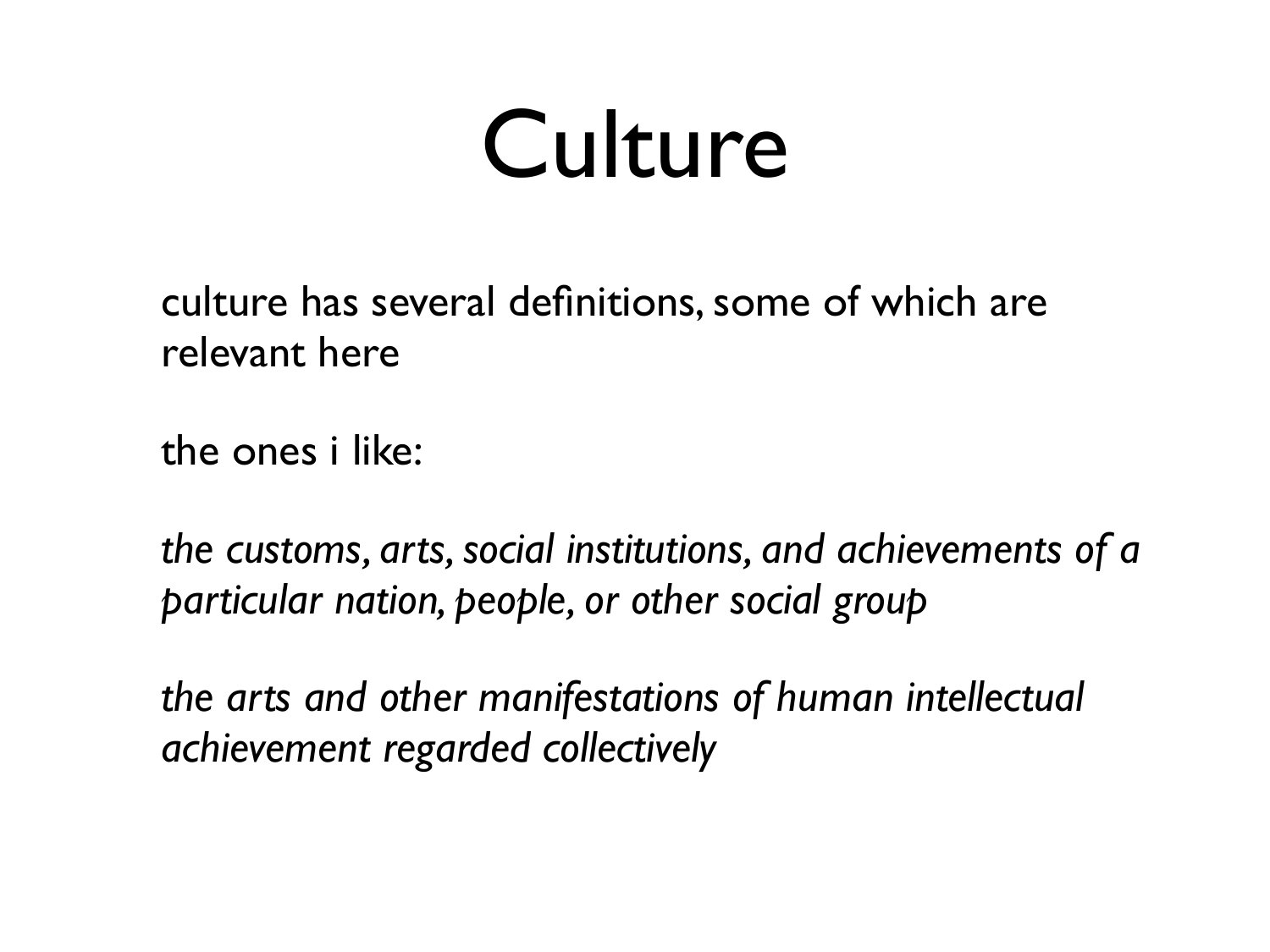# OpenBSD and culture

the definitions of culture refer to people

so to talk about OpenBSD and culture, you're really talking about the people and their relationship to the software

- users
- developers
- everyone else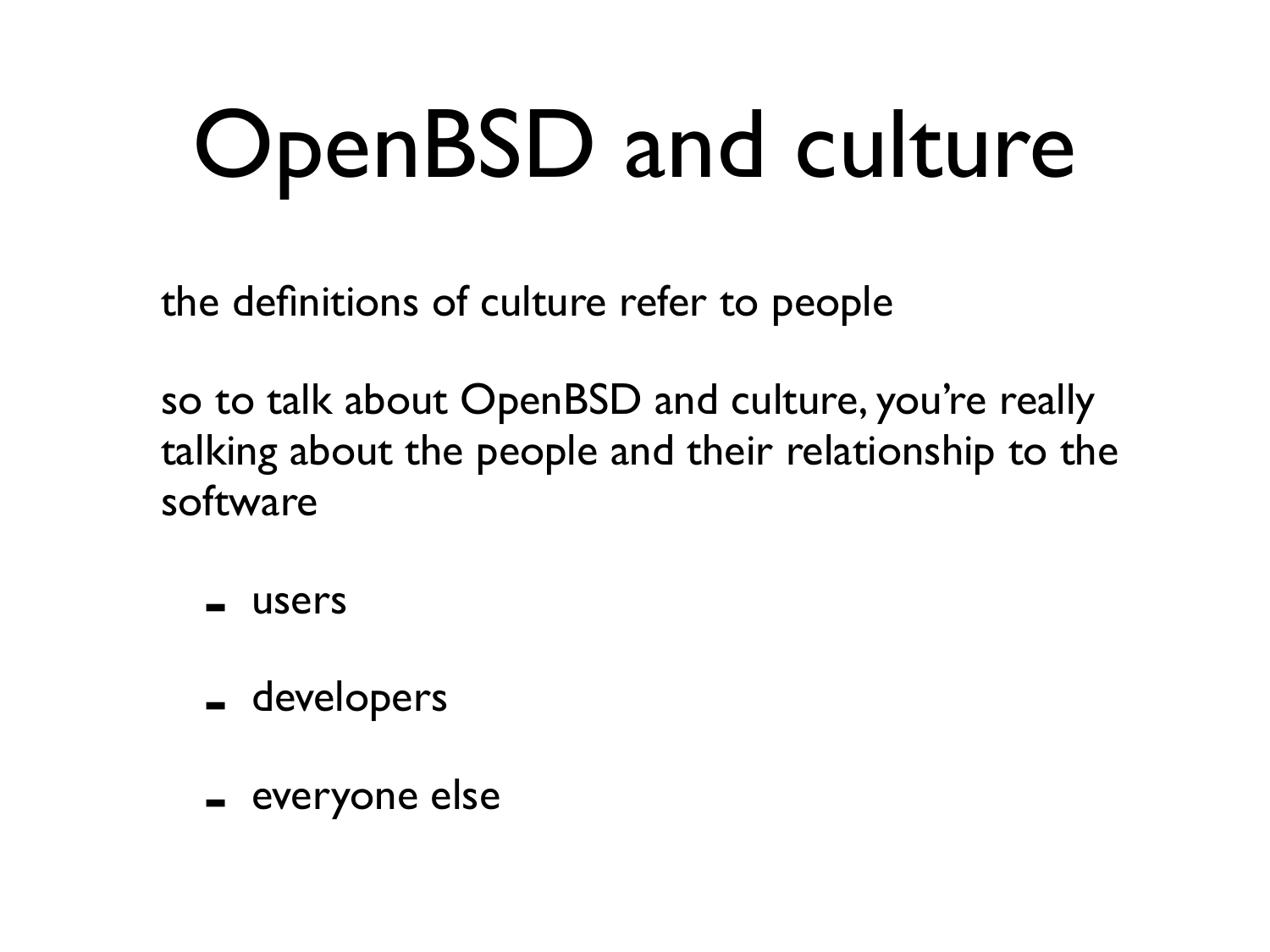# OpenBSD users (me)

i identify more strongly with the developer group

however, i was a user once upon a time

what attracted me to the software are the customs of the developers

- documentation
- regular and quality releases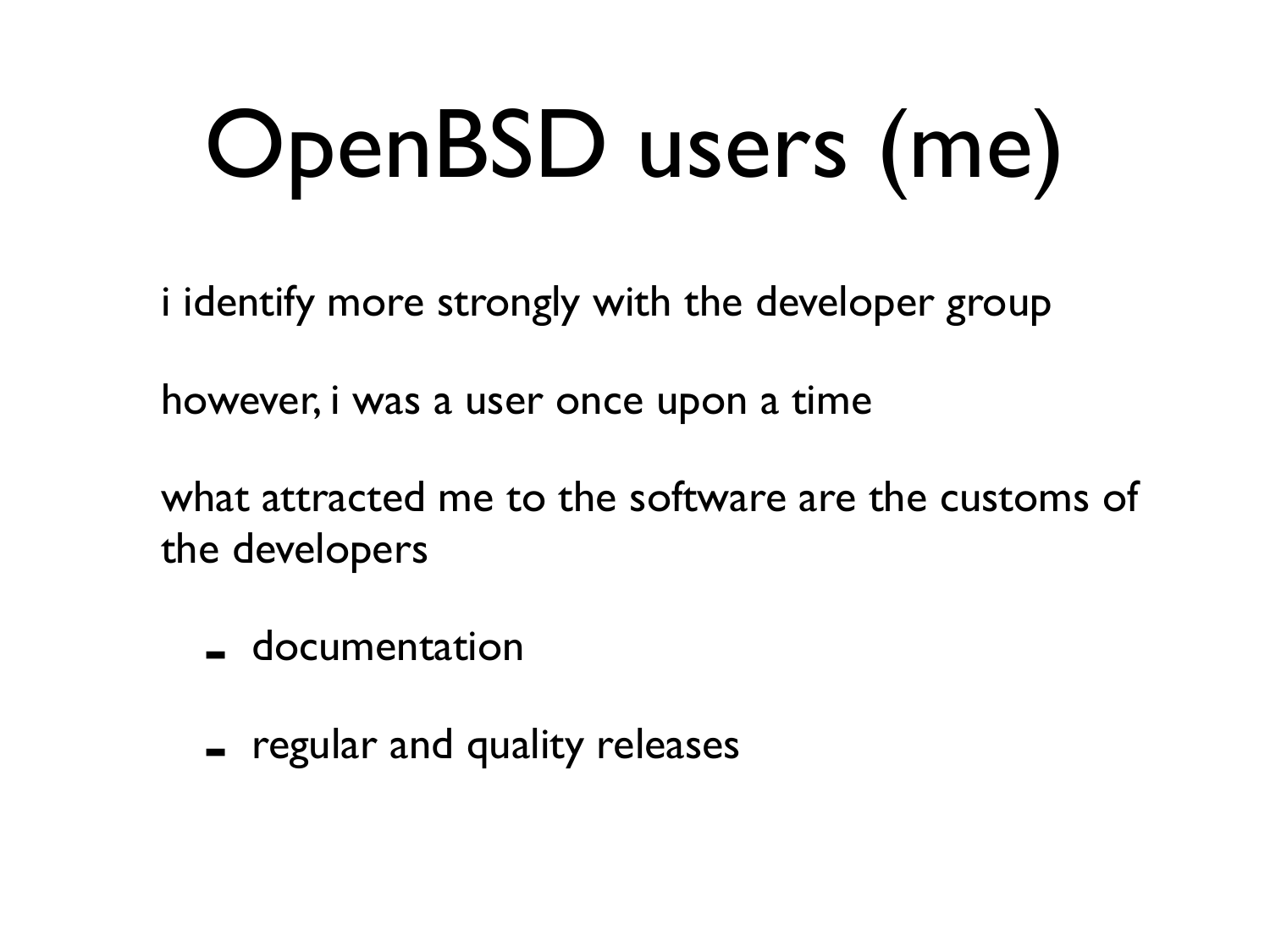# OpenBSD users (you)

im sure you're all very nice people

thank you for testing my code

so tell me about your experiences with openbsd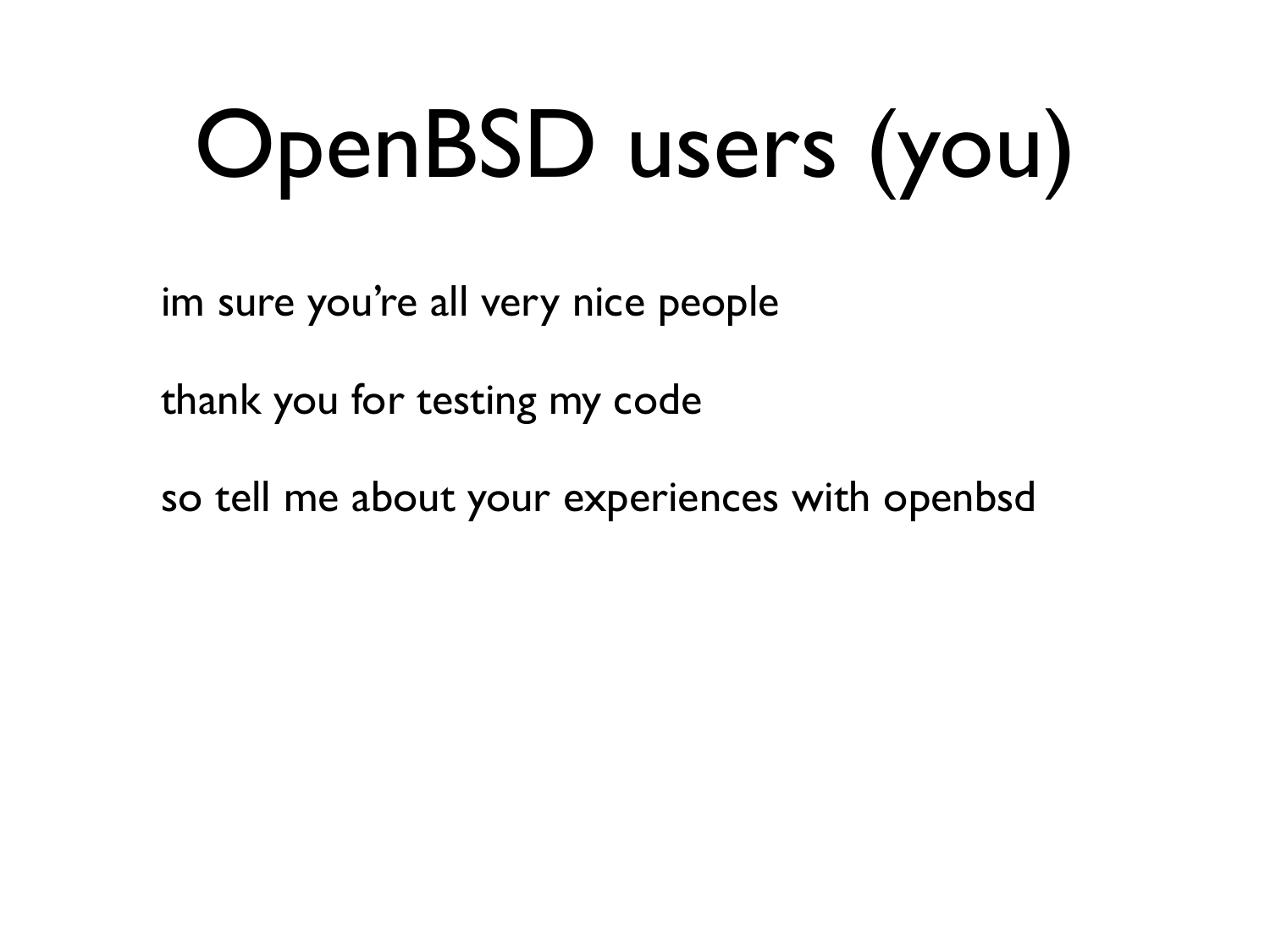## OpenBSD developers

114 people have accounts

- some are slackers
- maybe 89 are actual developers

located all over the world, doing lots of different jobs

a lot of us became developers without meeting another developer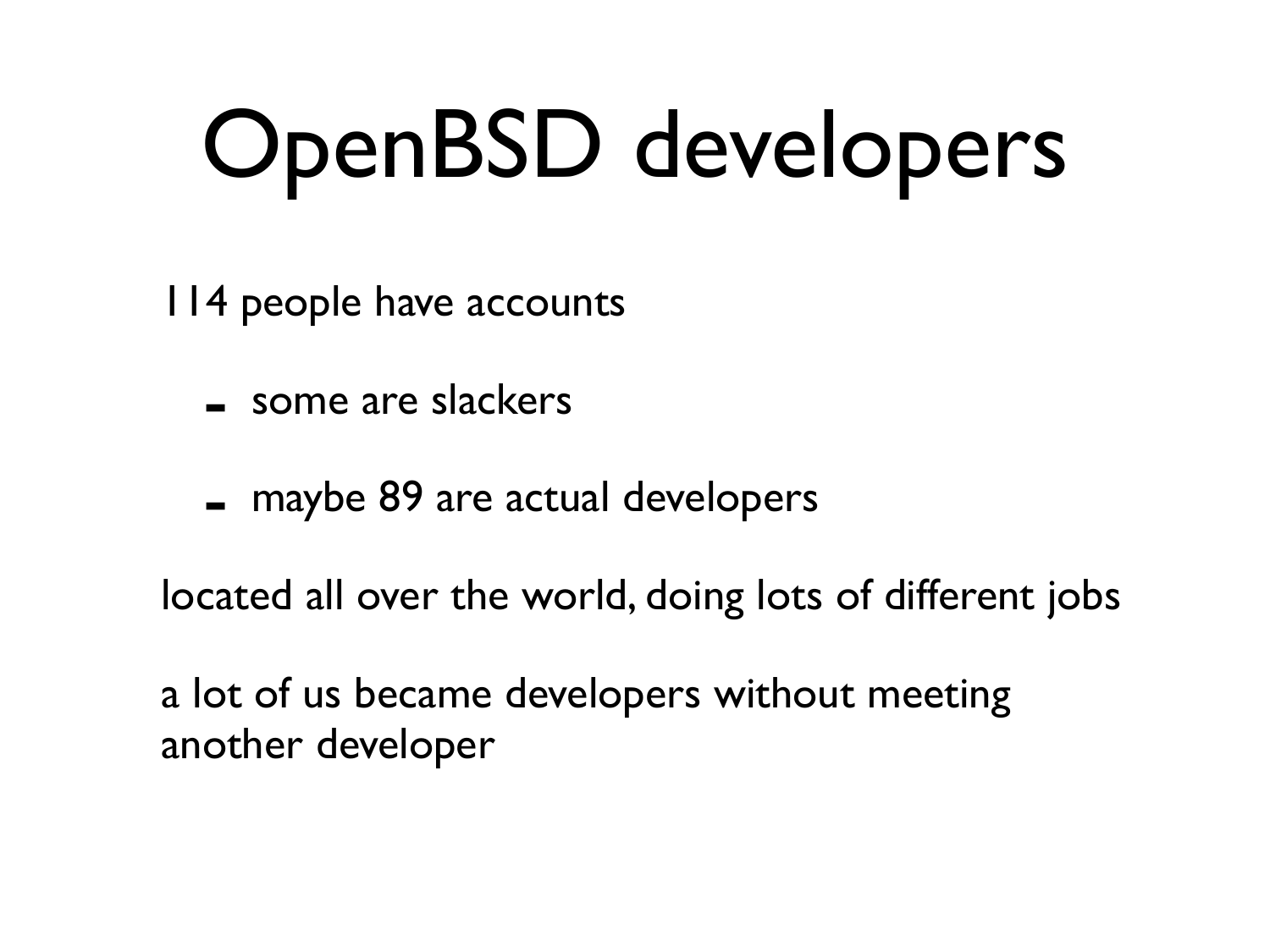## OpenBSD developers

we're not known for our warm and fuzzy people skills

more generally known as a bunch of insensitive arseholes

we're not big on hugs (except for bob)

*the customs, arts, social institutions, and achievements of a particular nation, people, or other social group*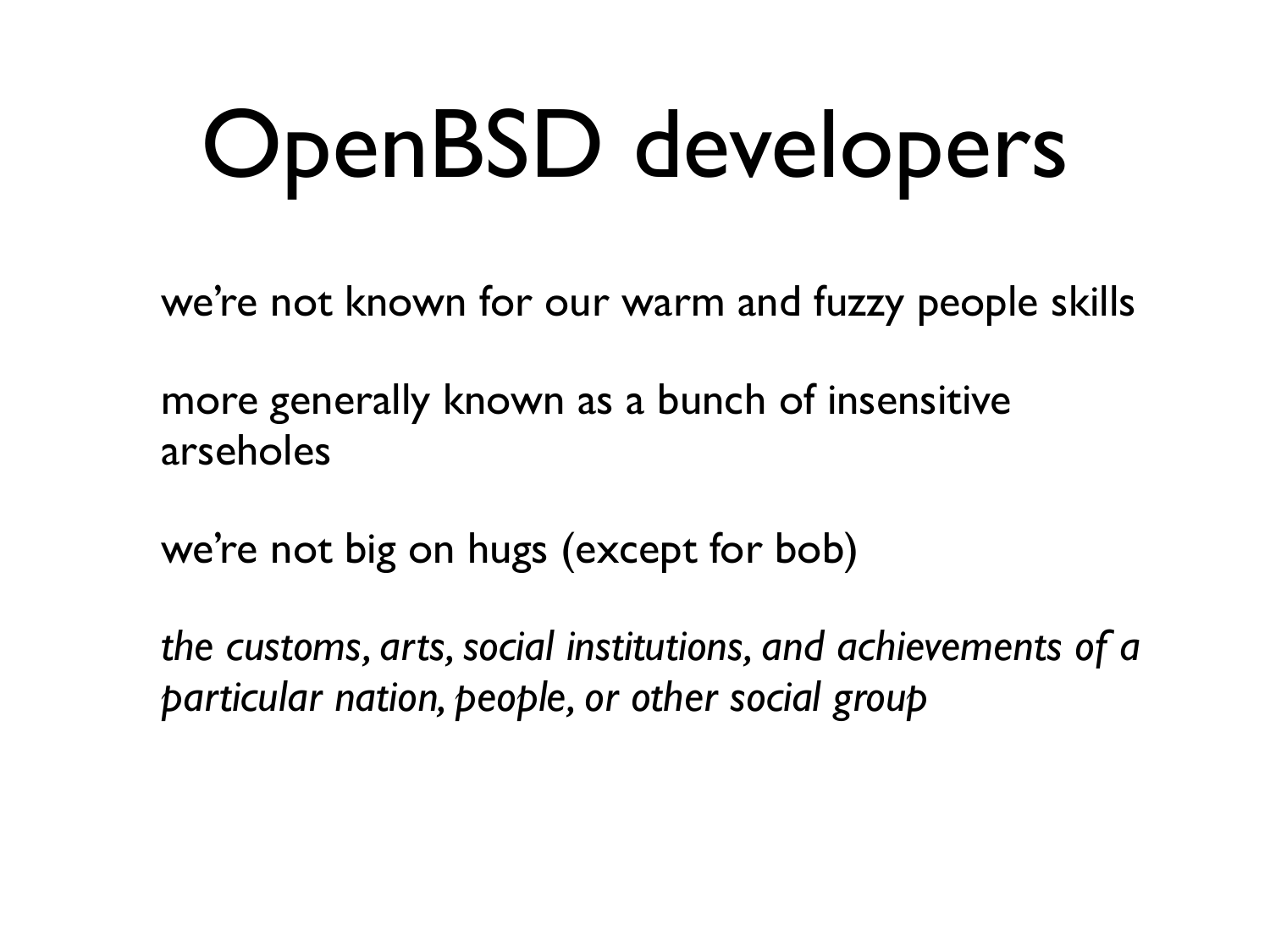# OpenBSD developers

*"I'm mostly a FreeBSD person but all the OBSD people I briefly met were extremely friendly and smart in that scary sort of way.These people so aren't the NYLUG nerds."*

- CS on undeadly.org talking about meeting developers at NYCBSDCon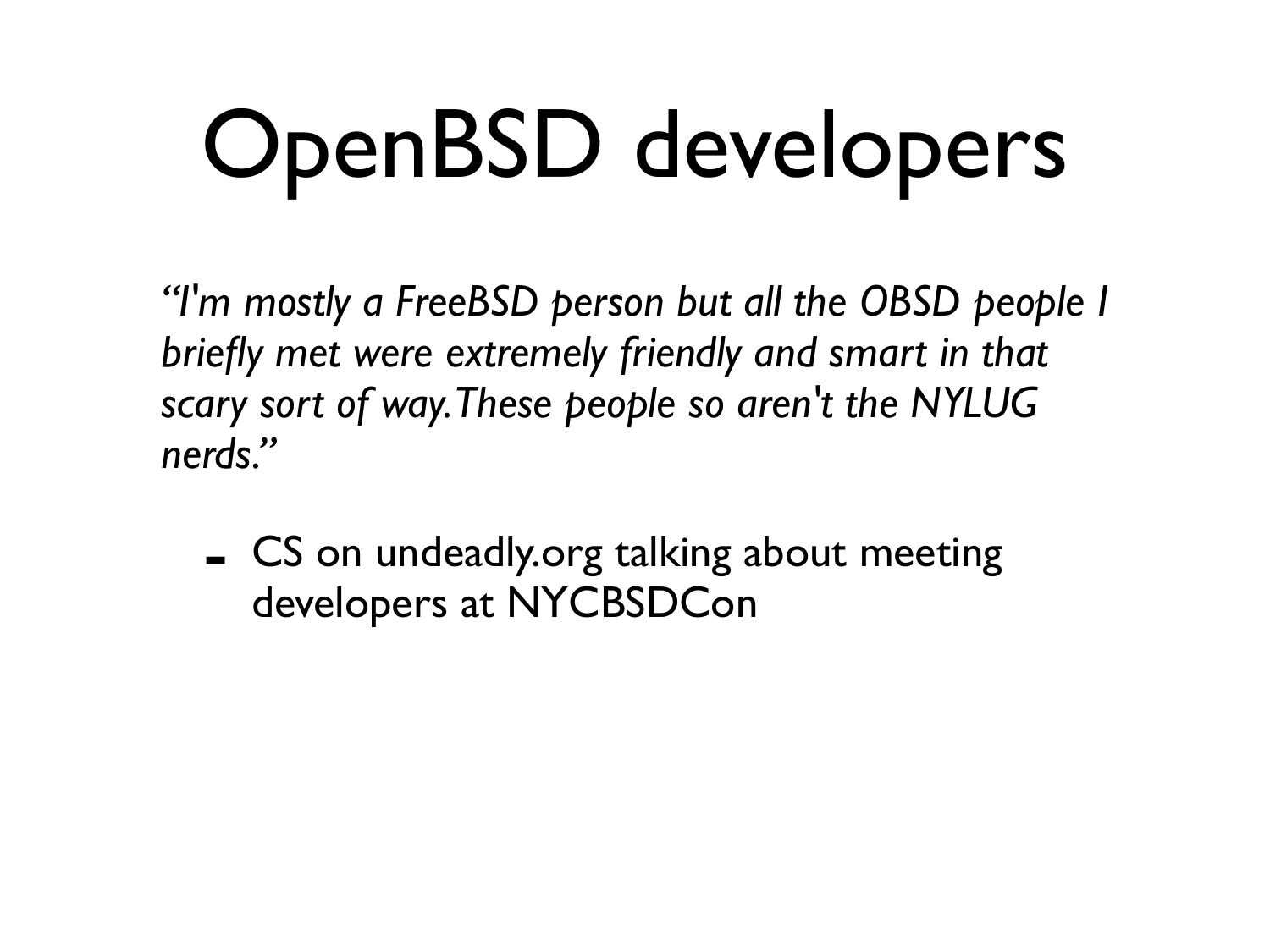the 6 monthly release cycle

- we do active development for 4 or 5 months
- we test and stabilize for a month or two
- a release is tagged, and development starts again
- the release is shipped to the cd printers
- the release is available after we get the cds back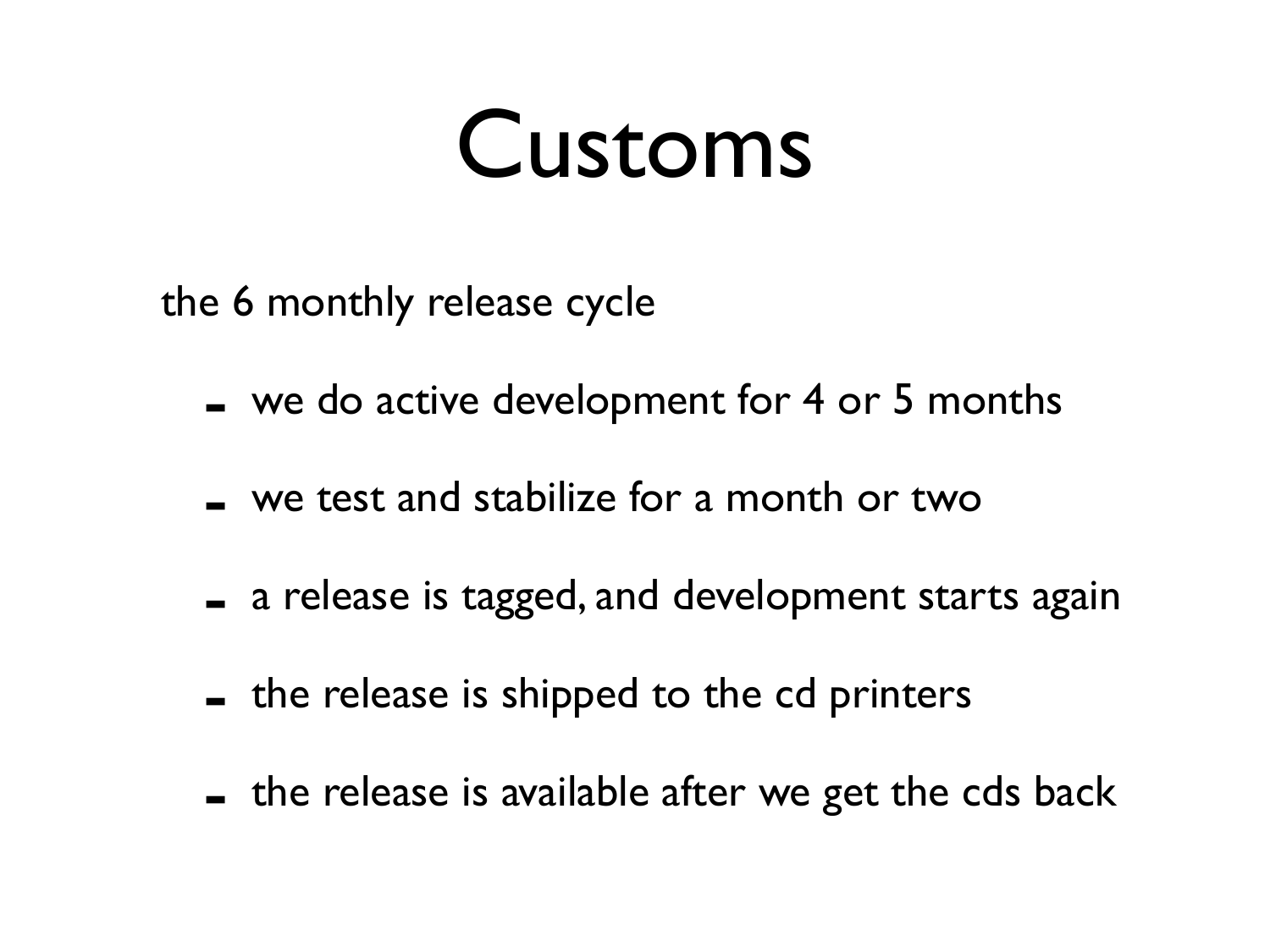the development process

- something annoys you
- you try to fix it
- you show your fix to people who are knowledgeable in that area
- you get their ok and commit it (this bit can take a while)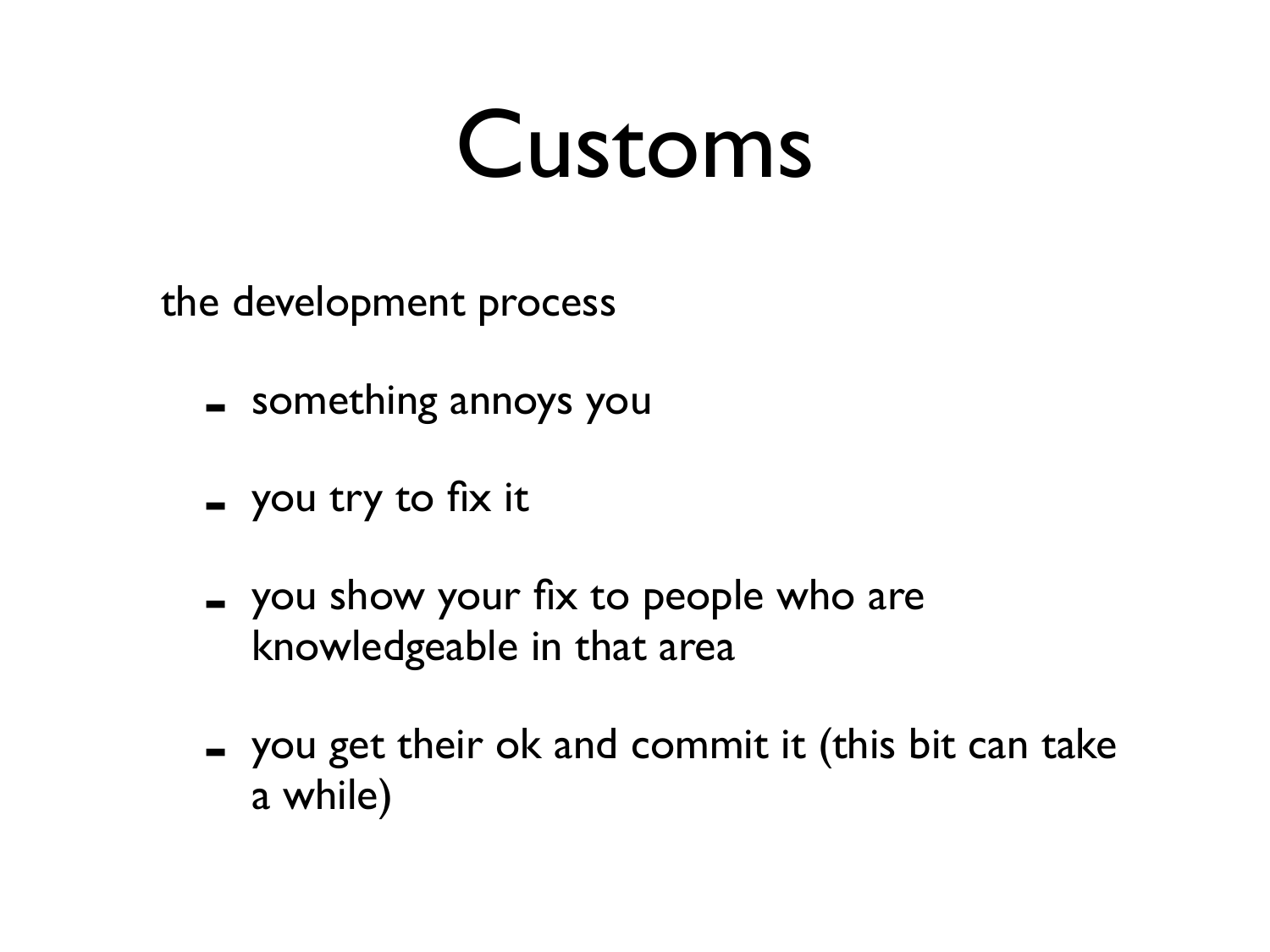we try to be as correct as possible

- adherence to standards where reasonable (e.g, large parts of POSIX, X/Open)
- incorrect documentation is a bug
- once a bug is identified, the rest of the tree is swept for it
- we check the return codes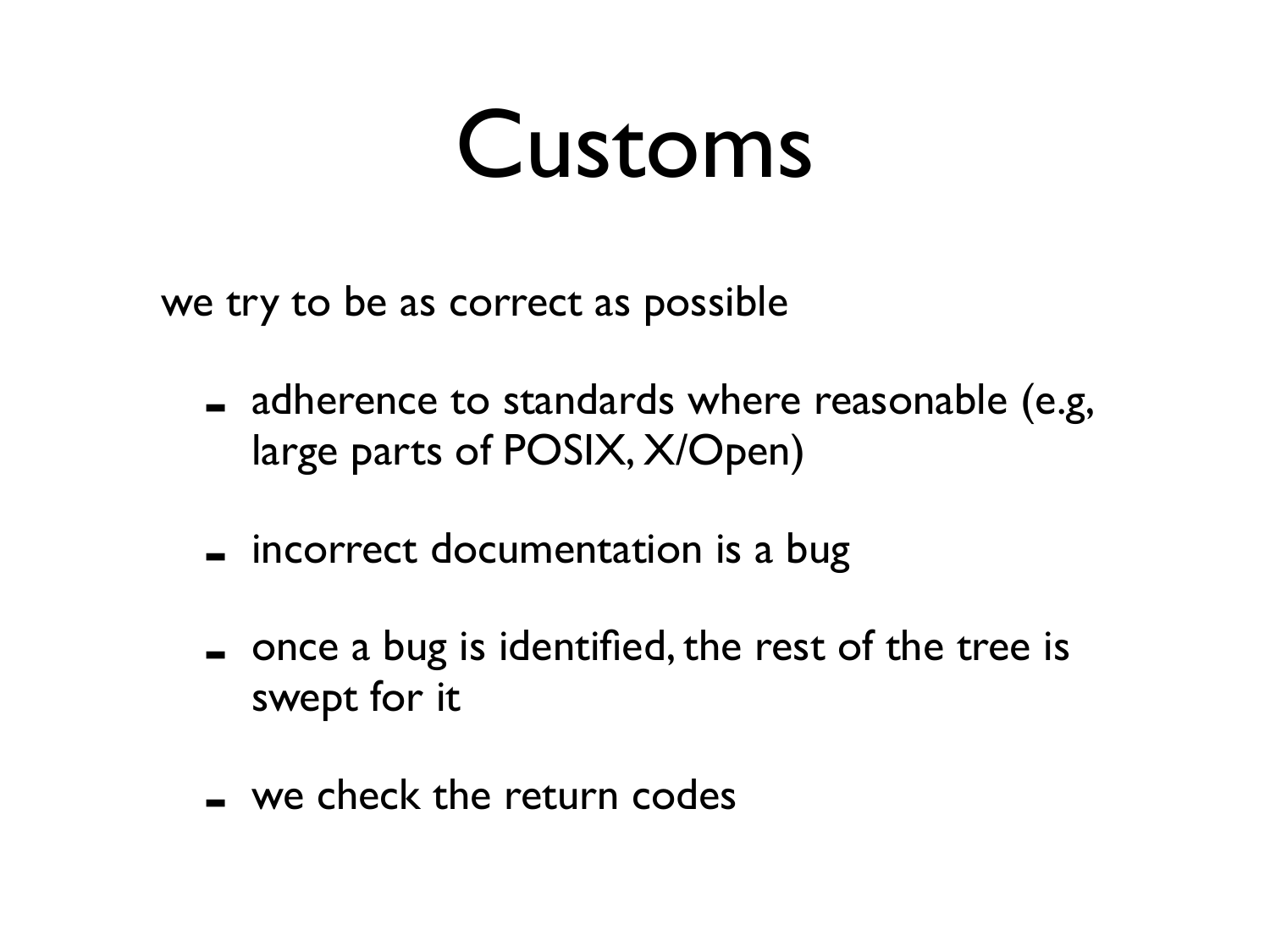pro-active security

- the technologies are covered by other talks
- if the api sucks, we try to make a better one
- we do it whenever and wherever we can, even if it means changing everything from locore.s all the way up to the compiler
- $-$  we don't do it if it costs way too much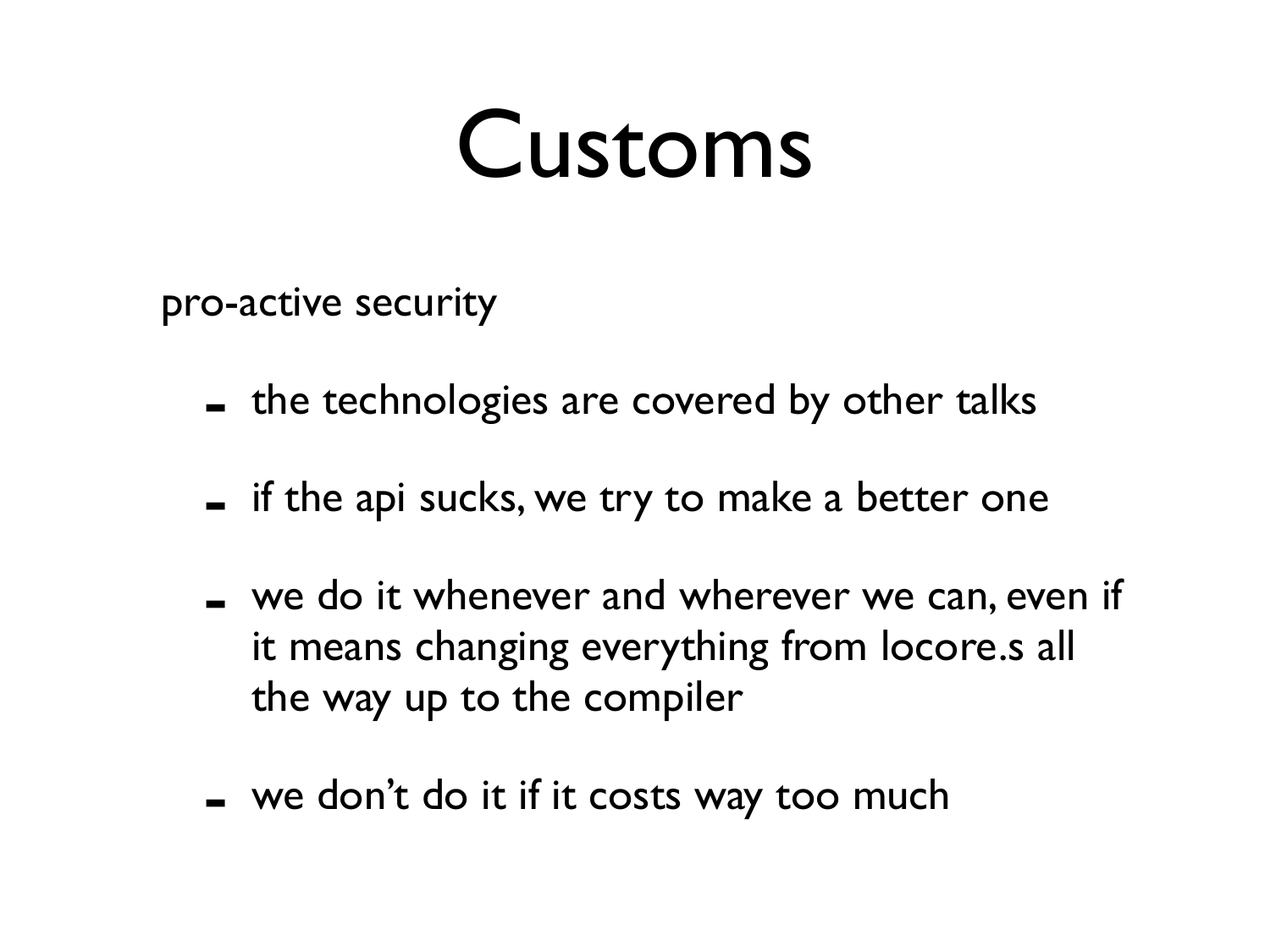we only use free licenses

- there is no "try to" here
- mostly BSD licensed
- new code uses /usr/share/misc/license.template
- GPL as an exception, but there are no new ones
- pro-actively replacing GPLed code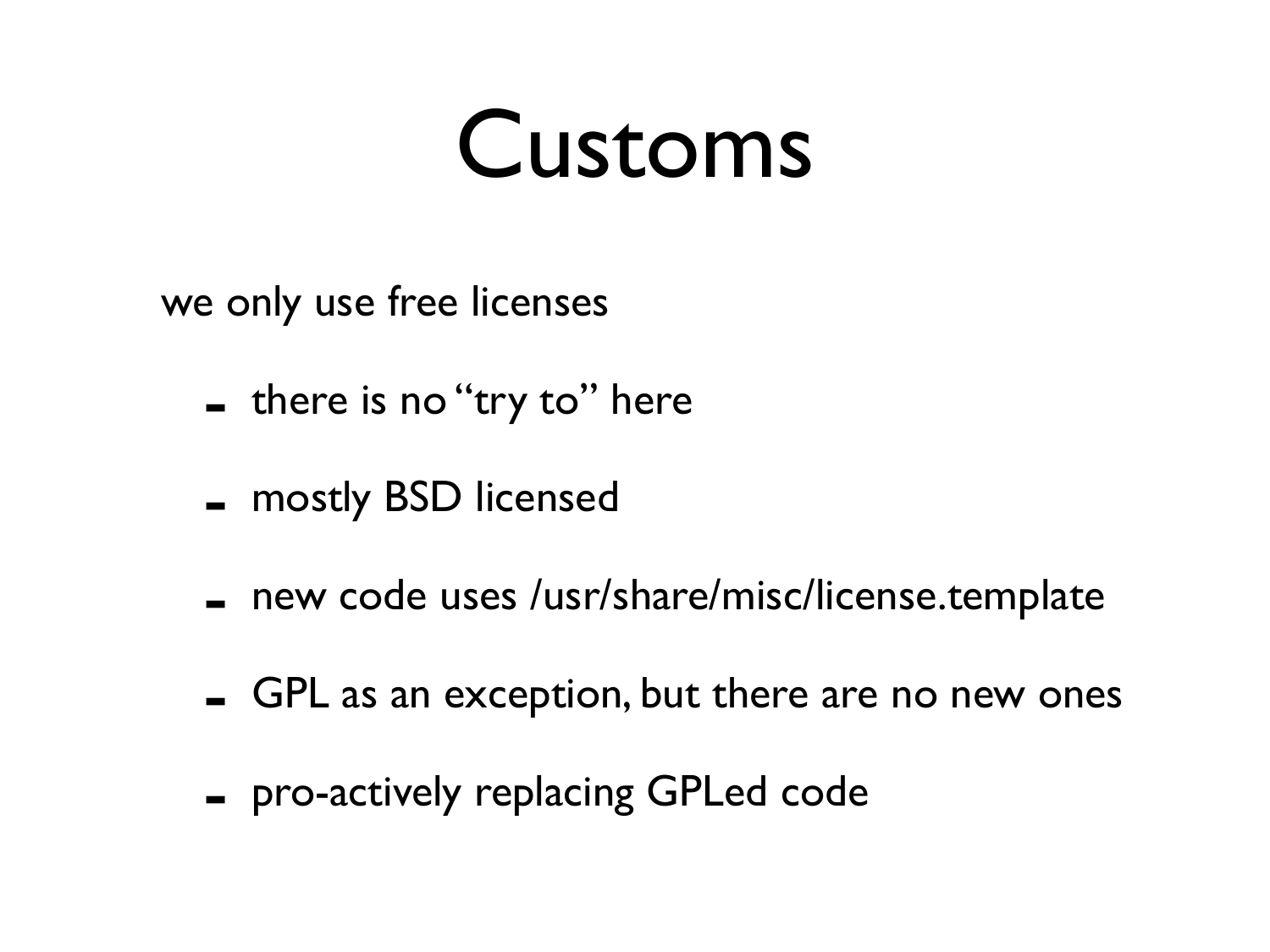"evolution, not revolution"

"commit early, commit often"

peer review

education about bad practices or patterns

"knobs are for knobs" / "stupid buttons are stupid"

submissions are accepted on merit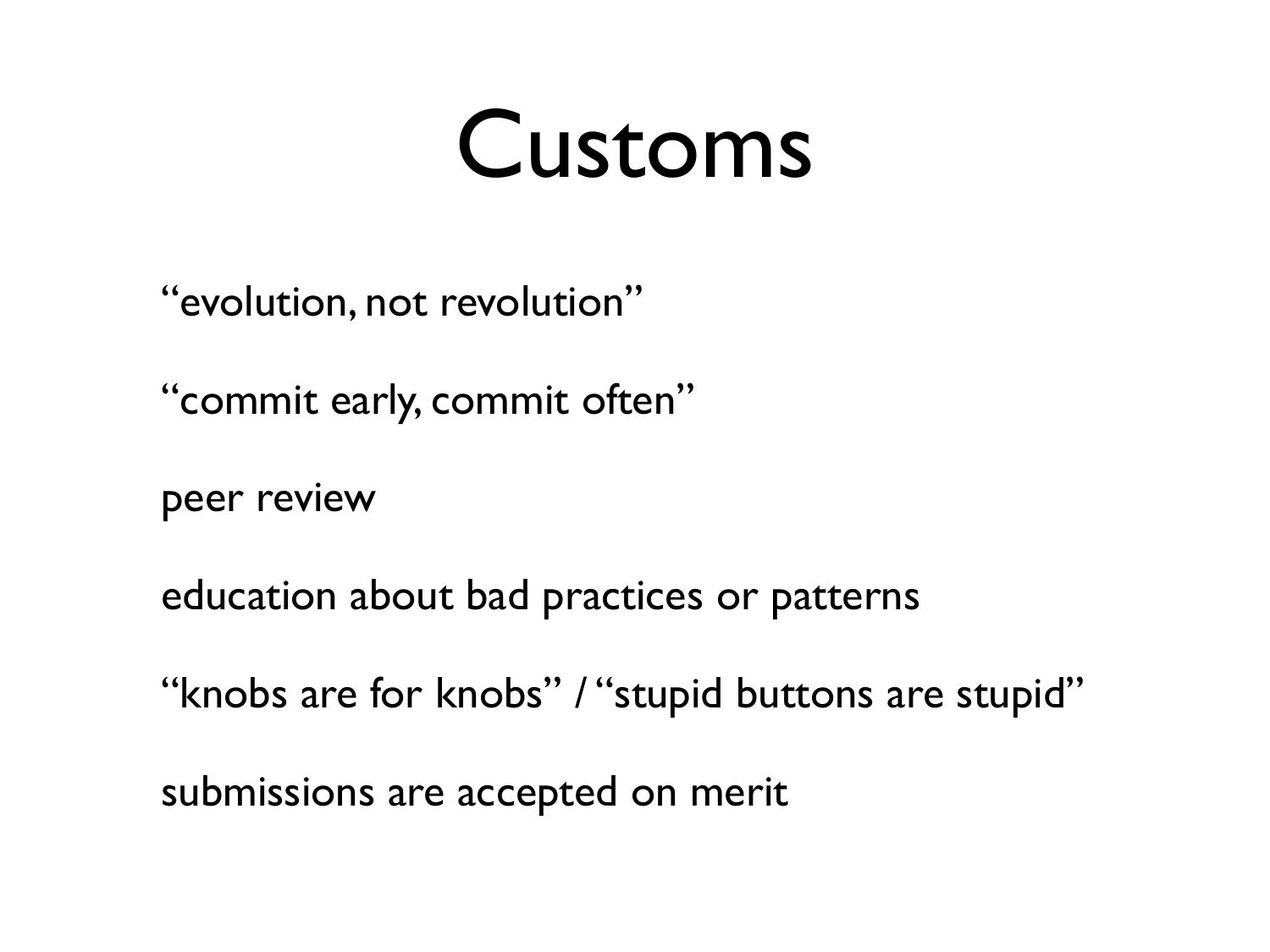#### Social institutions

email is important

- most is from person to person to get code reviewed
- there is only one private list, mostly for shaming people who don't review emails sent privately

icb for quick discussions

a diff means more than 1000s of words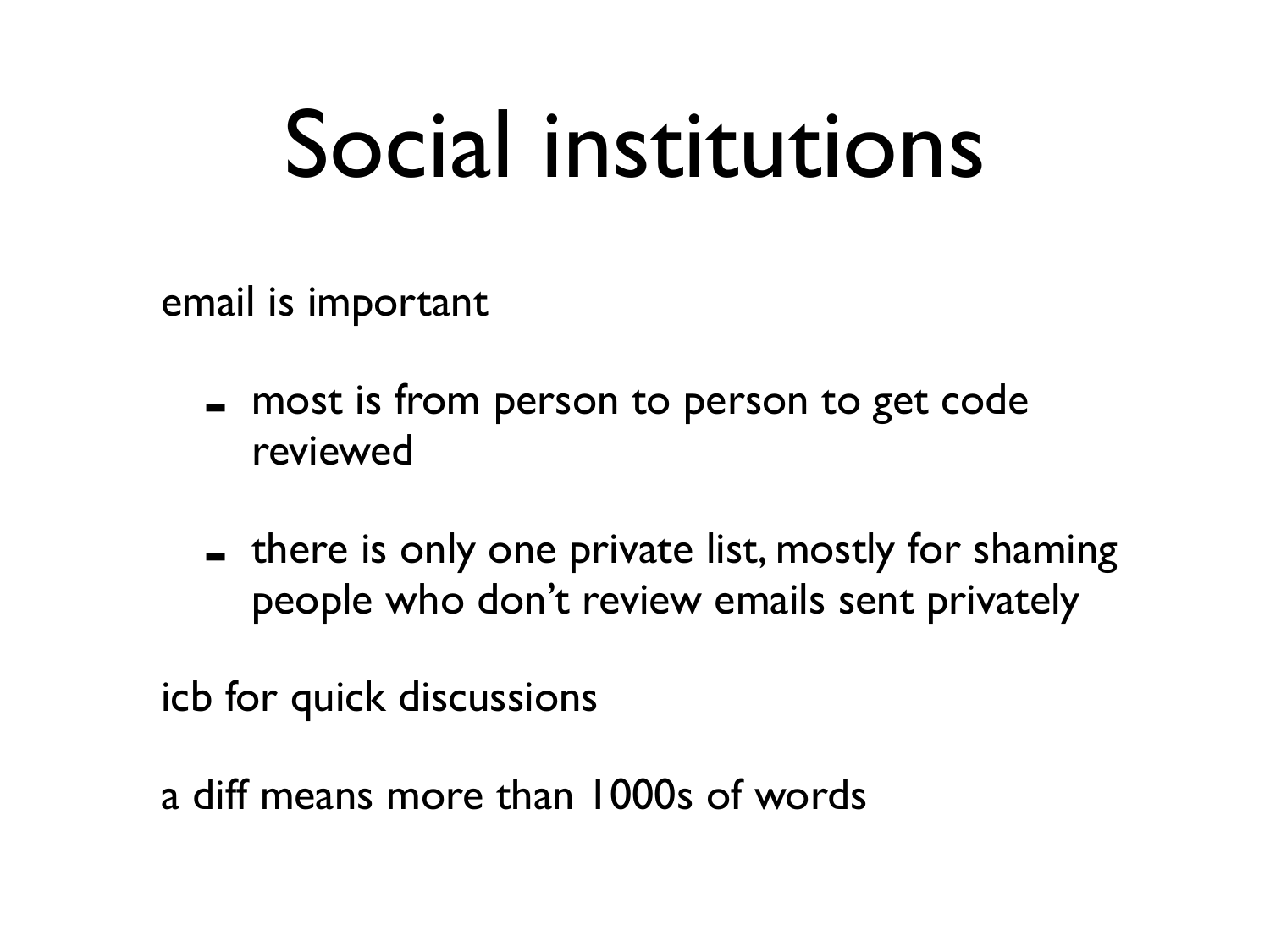#### Social institutions

email and icb are still slow compared to face to face conversation

sip/h323 sucks, and miod hasn't got the cpu cycles for it, so occasionally we get together

we have a hackathon in calgary every year

recently there have been hackathons focused on specific areas: ipsec, routing, slacking, ports, hardware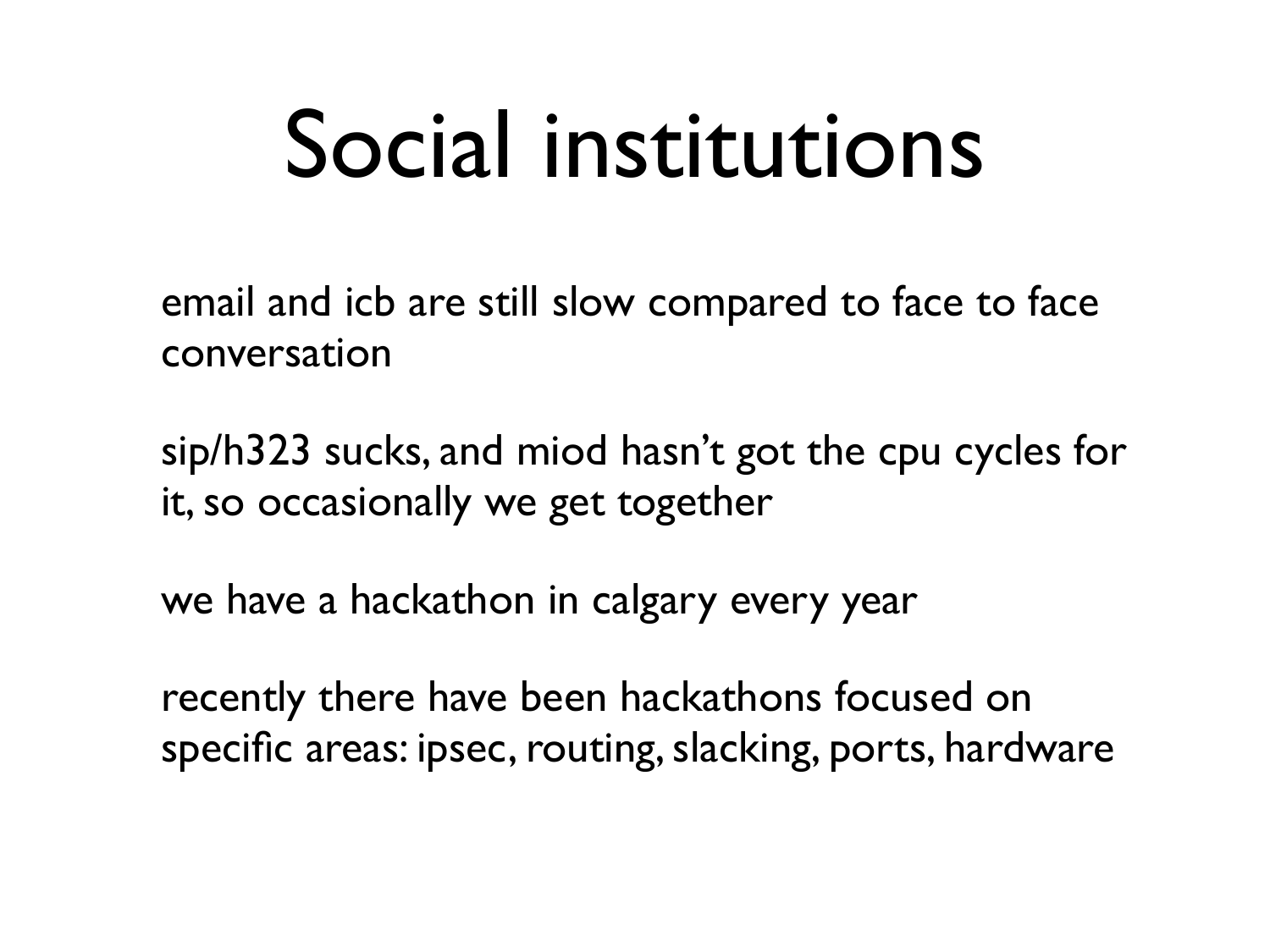we are the first operating system to

- develop and use anoncvs
- use randomness for more than keys
- ship ipsec in the base install
- make ipsec useful for mortals
- remove obsolete code and knobs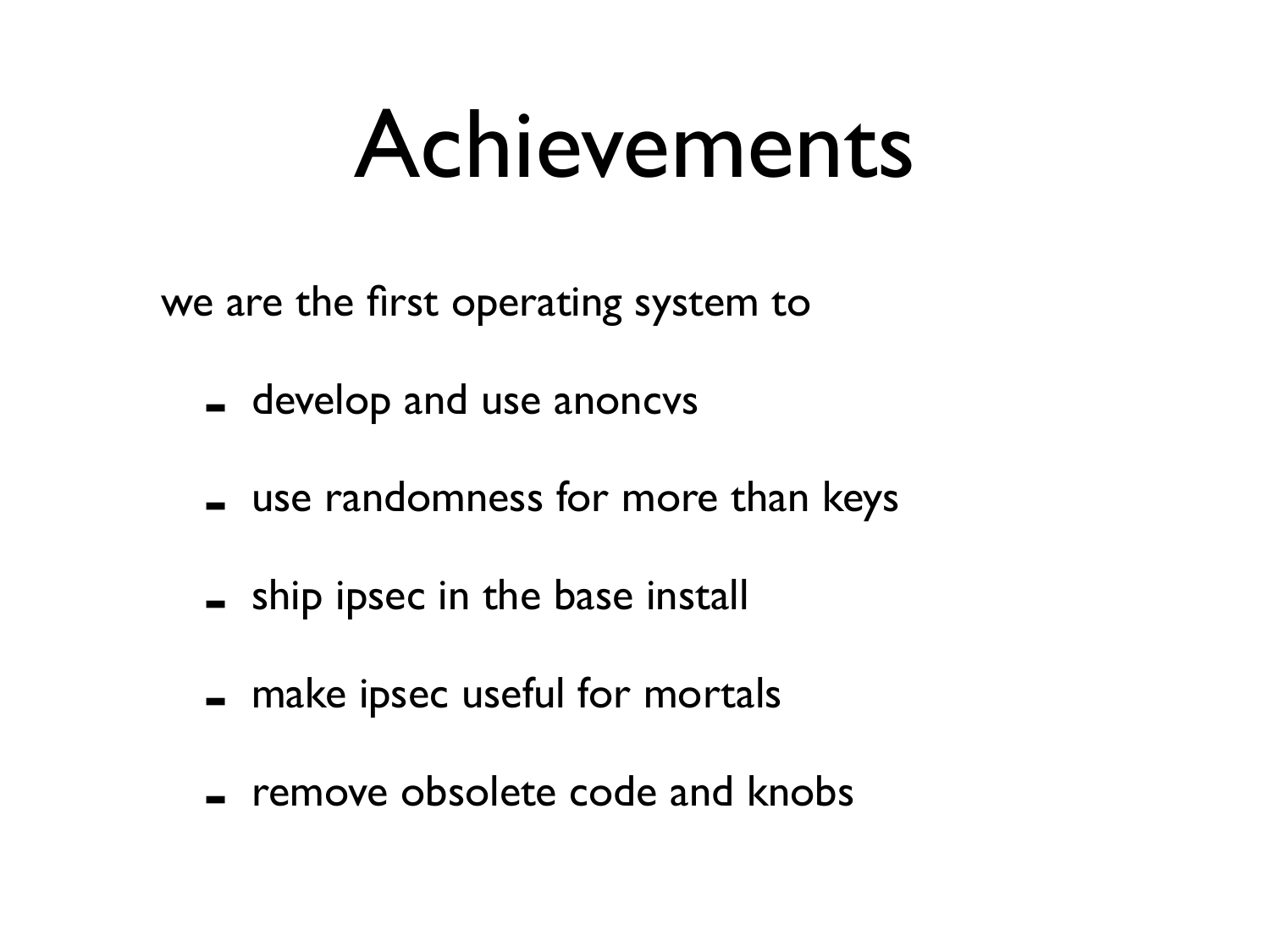we are the first operating system to

- provide enterprise level routing support in a general purpose os
- make pro-police work and ship it on by default
- provide open drivers for a metric buttload of 802.11 gear
- replace GNU software whenever possible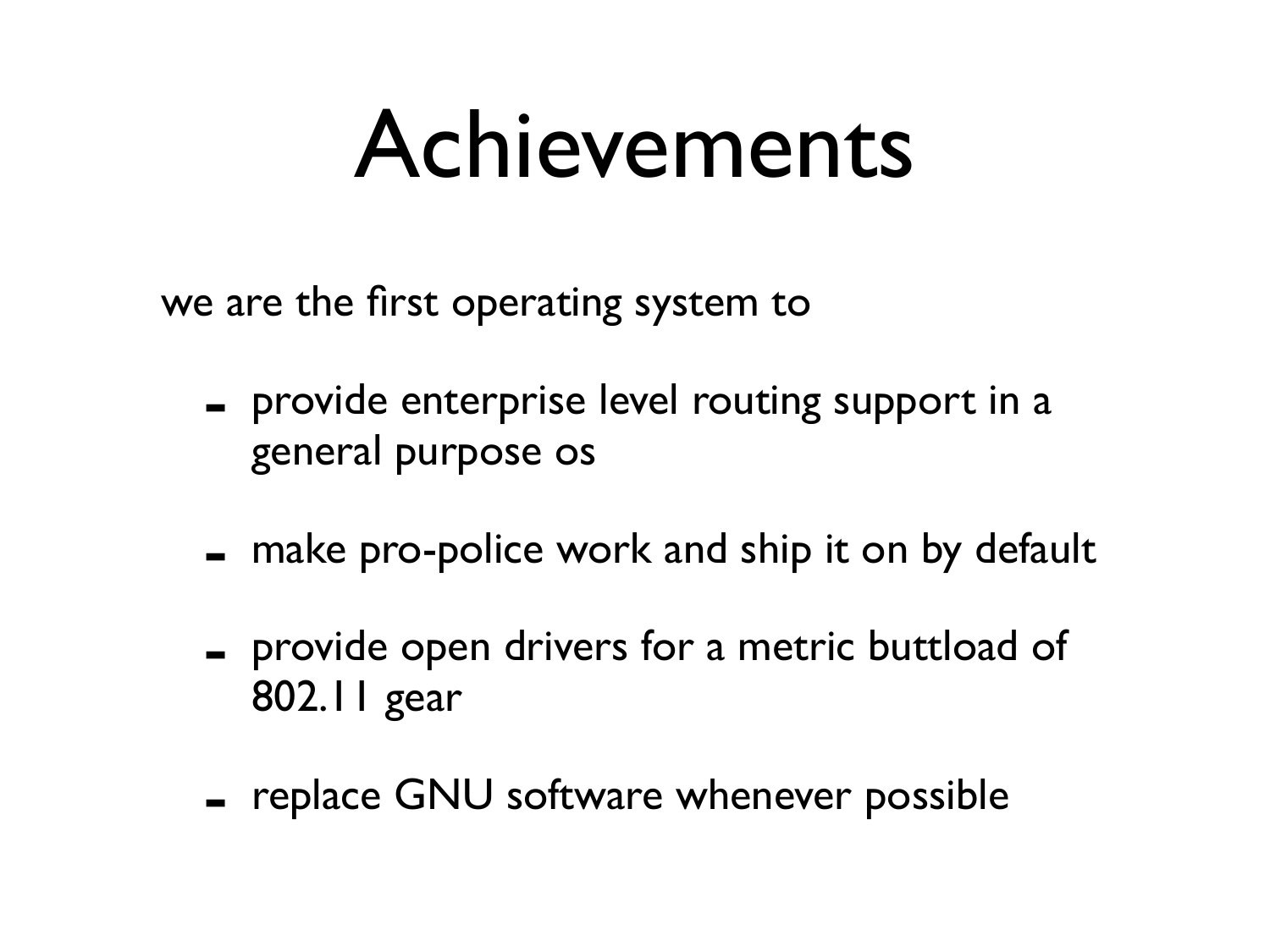we are the first operating system to

- $-$  fix C string handling with strlcpy/strlcat
- include spam control in the base (spamd)
- many many more things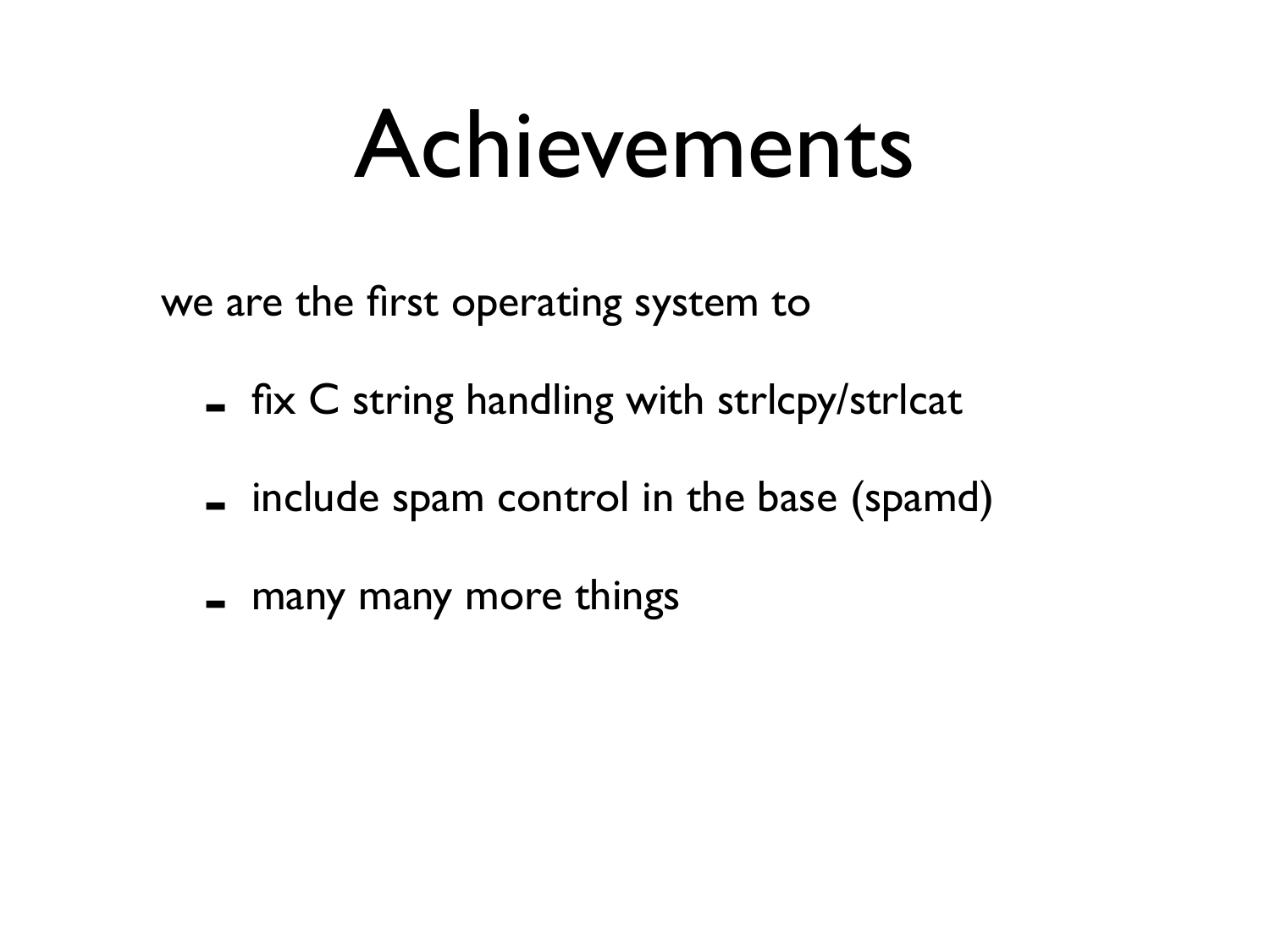we still

- support one floppy for installs
- $-$  use gcc 2.95
- consider C++ a disease
- $-$  run on the vax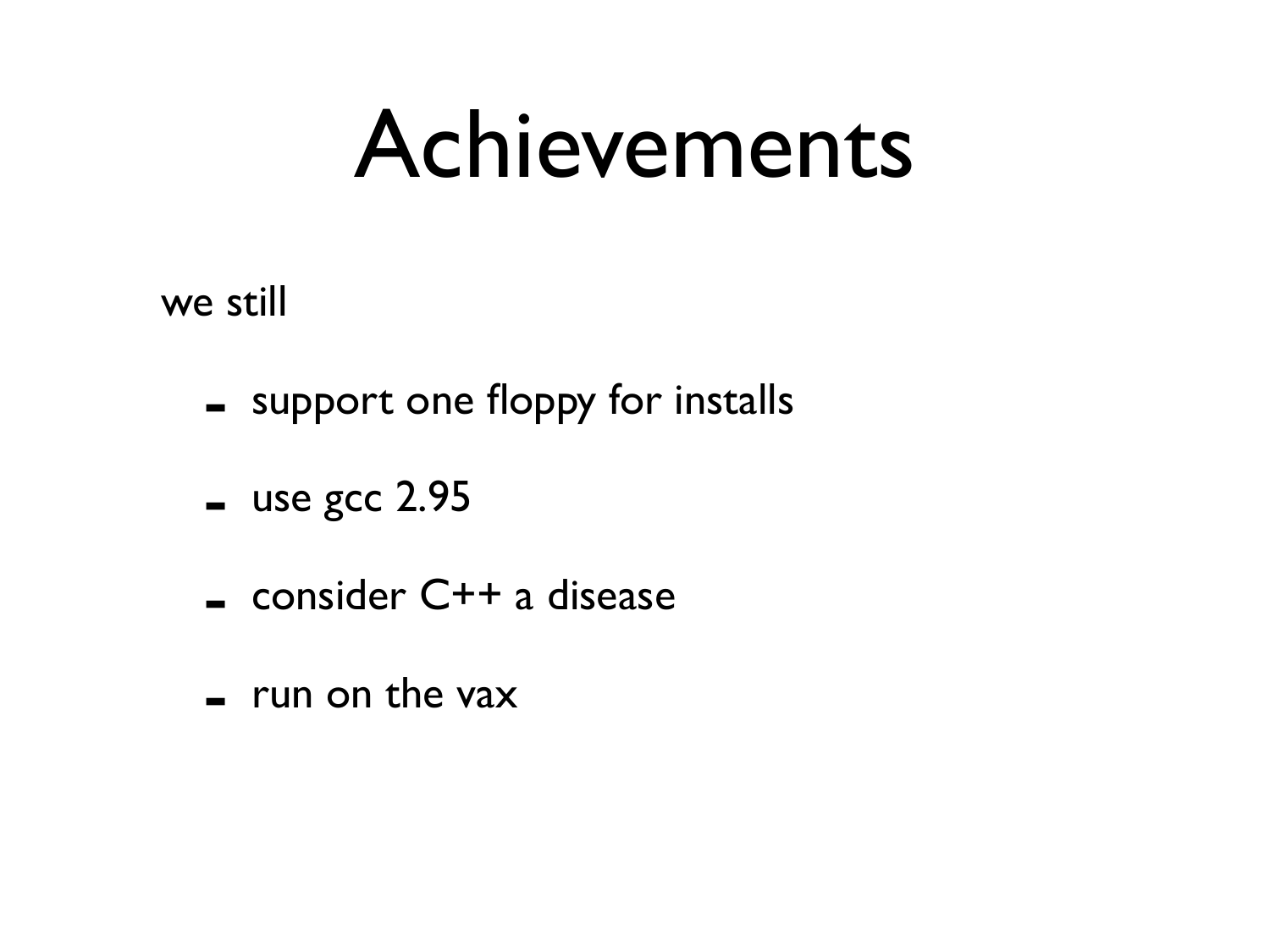openssh is the most widely used open source software

we understand copyright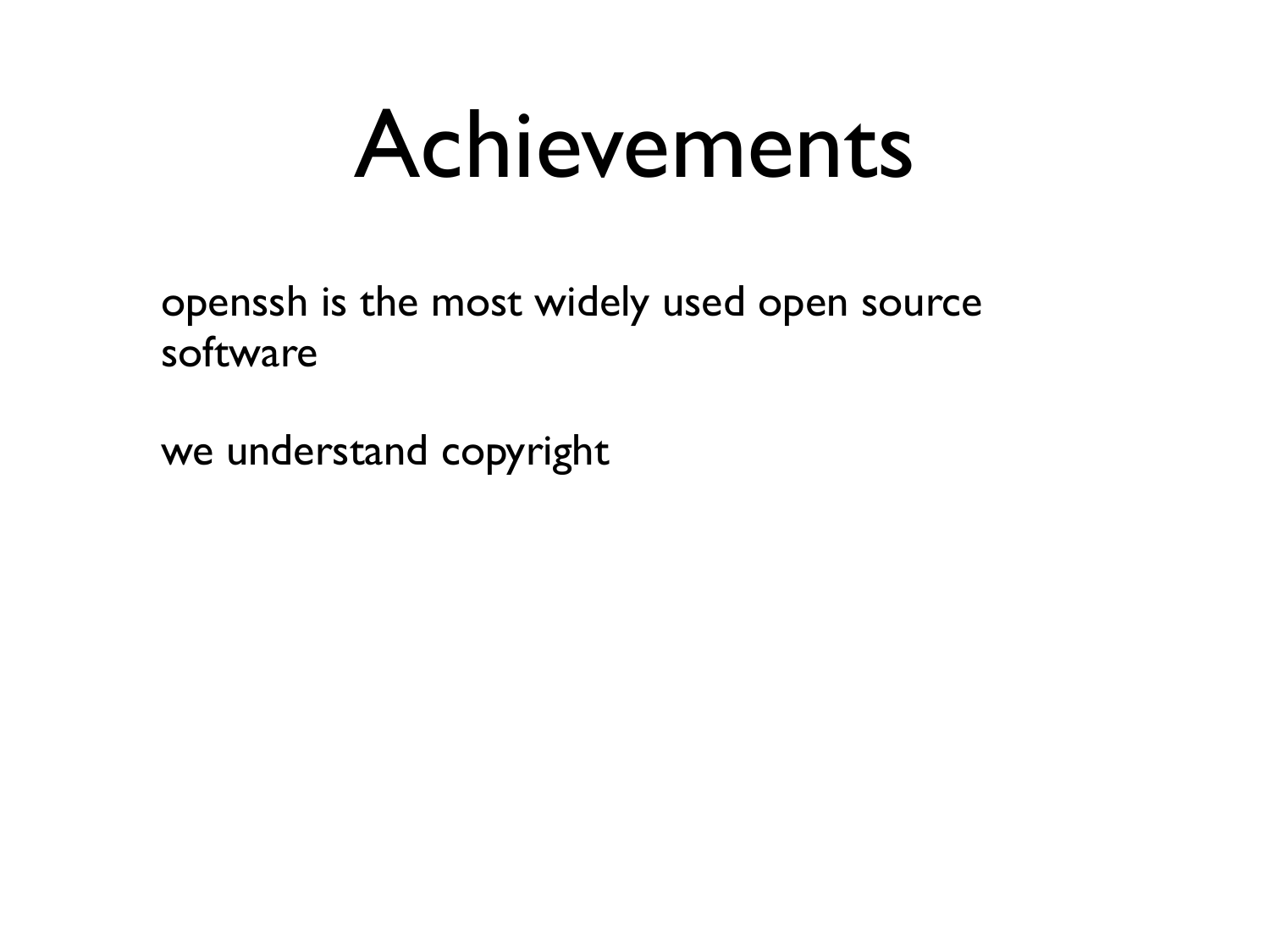we run on the same number of architectures we compile for

we have more users than developers

we are still free

we ship complete source, despite having open in our name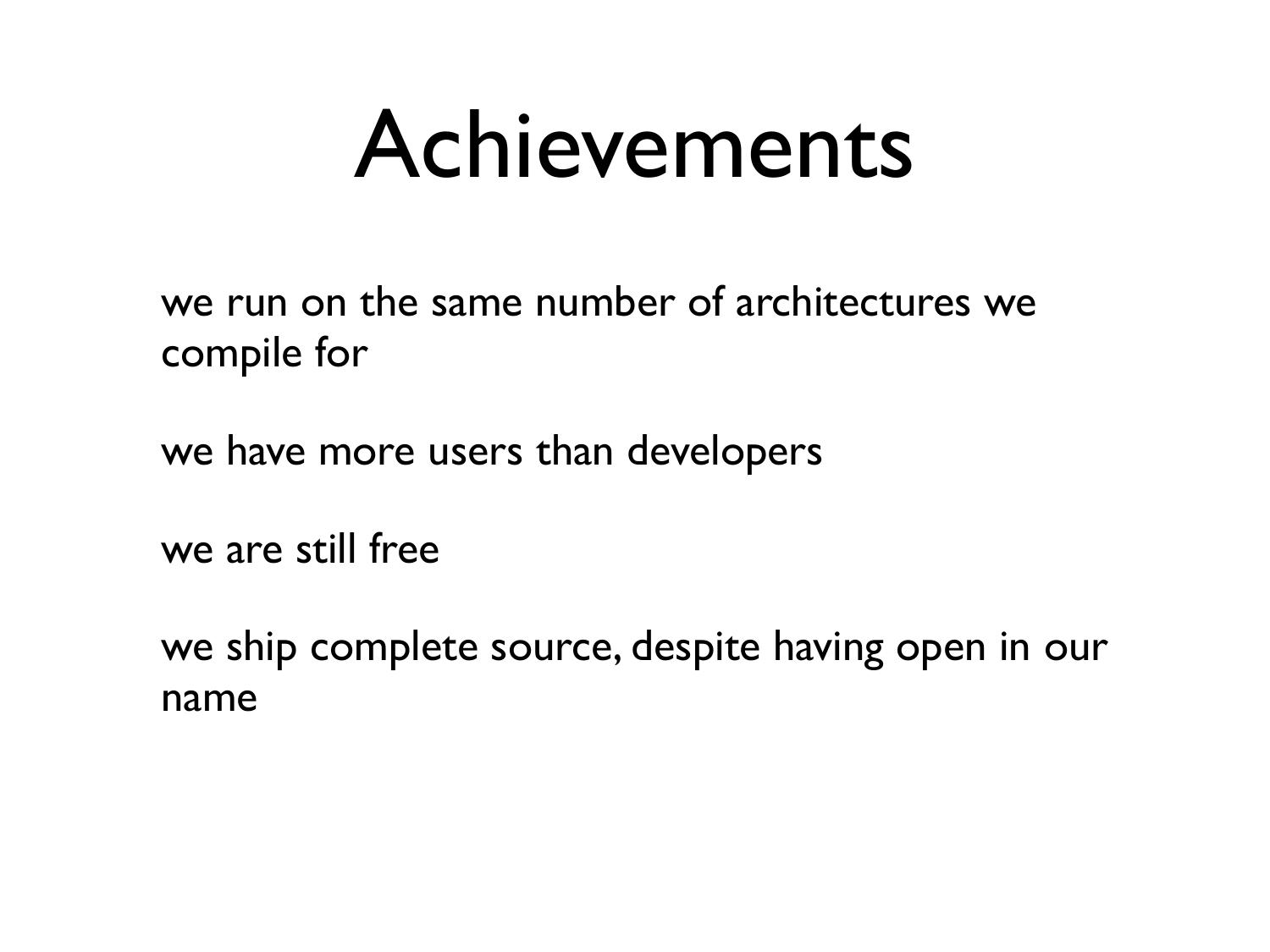#### Arts

guitar playing and contemporary russian poetry

our release artwork is distinctive, compared to the offensively inoffensive artwork other projects lean to

we have GOOD music

we have BAD music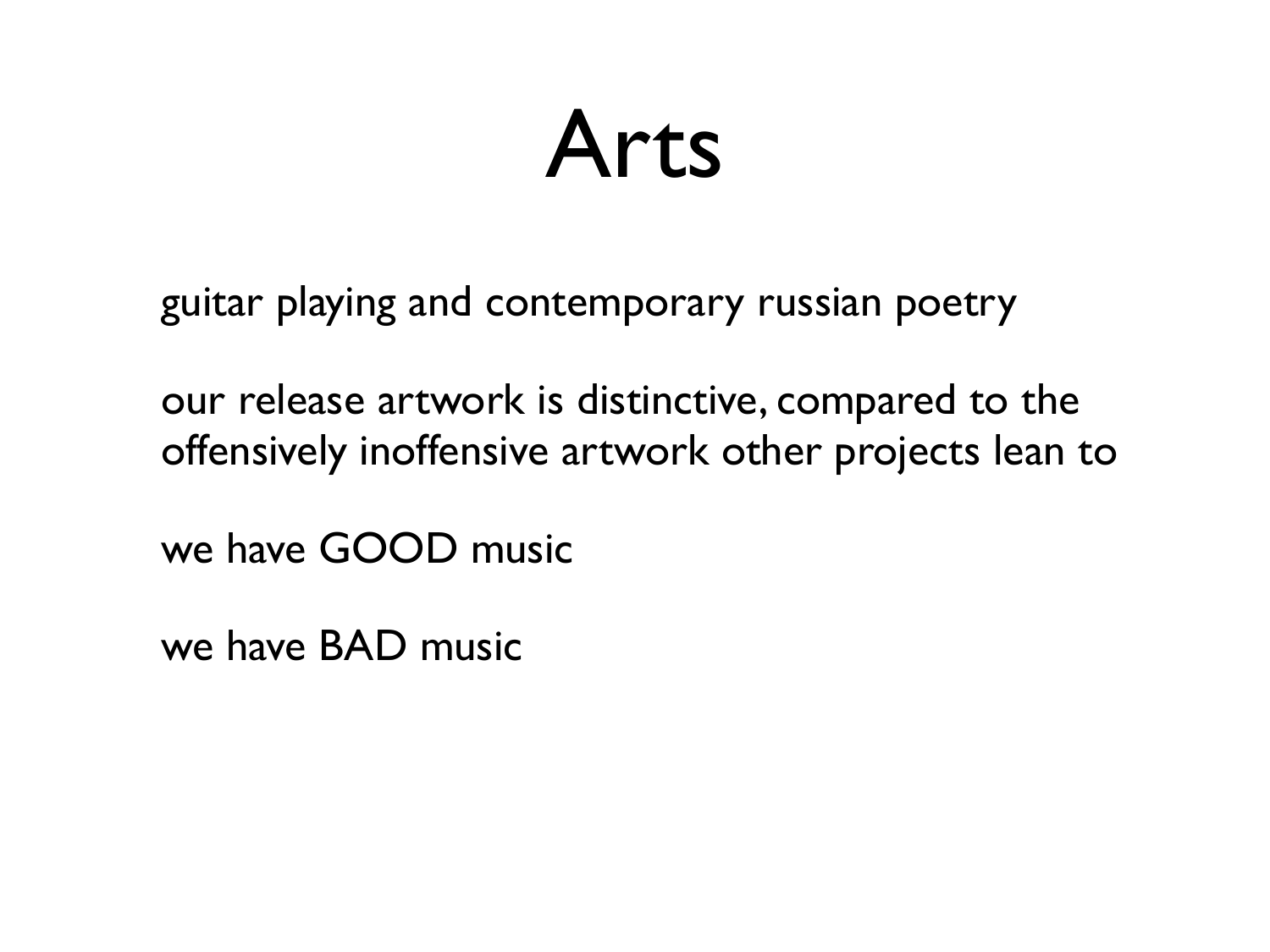#### Users of other software

aren't really users who don't use openbsd

- EVERYONE uses ssh

however, they must be masochists since they run it on crappy operating systems